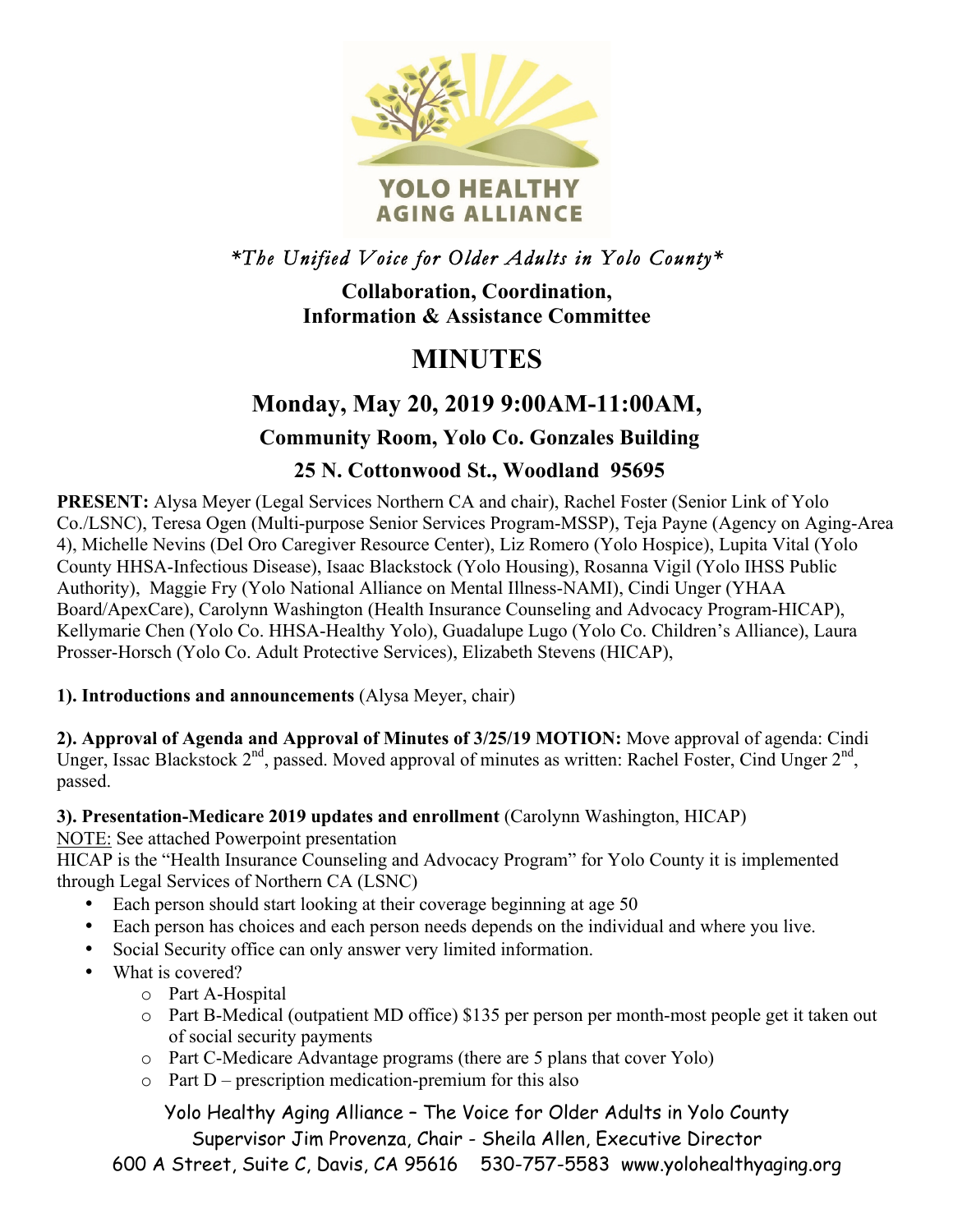- Medicare makes yearly changes-so need to check coverage every year
- Penalties can be assessed if you didn't sign up on time or with lapses
- Website: Kaiser Family Foundation for neutral information https://www.kff.org/medicare/
- "MEDICARE and You 2019"- mailed to every Medicare beneficiary each year
- Affordable Care Act added preventative care to Medicare
- Part A is free if you paid into Social Security at least 10 years
- Medigap insurance-to be used with classic Medicare to cover co-pays and non-covered care.
	- o Medigap information www.insurance.ca.gov
- Insurance agents and brokers are not certified to be Medicare advisors
- This year all Medicare recipients received a new card that does not have your social security number. o There are scams about this be careful.
- Review your Medicare Summary Notice (MSN) summary-not a bill but will provide information on what services were provided.
- NOTE: when people are on MediCal at 45 month they will automatically be enrolled in Medicare.
- "MediCal Estate recovery" there were changes with ACA to make even more exceptions.
- **ACTION:** Send people to HICAP-veterans, state workers, etc. to work through their specific situation.

### **4) Roll out of CalFresh "Cashout"**

For the first time in California, as of June 1 persons who receive SSI may be eligible for CalFresh (supplemental food program).

Participants provided with fliers and informational pamphlets to share with their patients/clients. Can sign up on-line, over phone or in person at Yolo Services Centers or through select non-profits. All persons will then have a phone interview with a county eligibility worker.

For more information see: https://wclp.org/wp-content/uploads/2018/10/SSI-SSP-Recipients-Will-be-Eligiblefor-CalFresh-in-Summer-2019.pdf

#### **5). Provider spotlight: New Programs-National Alliance for Mental Illness NAMI (Maggie Fry)**

NAMI provide a variety of classes for persons experiencing mental illness in the family.

- Basics under age of 12 (8 week class)
- Family to Family program-caring for people as they age-how to care for self
- Peer to Peer from perspective of people experiencing mental illness. Davis and Woodland, now expanding to West Sacramento, Winters and Clarksburg.
- Support groups-in Davis and Woodland and West Sacramento.
- "In our own Voice" presentation to public to hear from person with mental illness.
- "Ending the Silence" for high school age students
- "Mental health 101" opportunity to discuss mental health that is culturally competent.

NAMI also provides advocacy around mental health.

Main group meeting:  $1<sup>st</sup>$  Wed. of each month is informational meeting and potluck.

Request to the Collaboration Committee: There is a need for services and supports for persons with mental health conditions as they age and for their care providers. NAMI is developing a community survey to assess these needs and is asking for assistance to help get the survey out. Electronic and paper will start in June.

- **6). Round table discussion from participants**-report on services from new members and updates from continuing members (all)
- **HICAP** (Elizabeth Stevens) Reach out and ask clients/patients to contact HICAP to talk about their individual issues. Liz is the regional coordinator. Have people at Woodland, Davis and West Sacramento Senior Centers and will go out to Winters and Esparto.